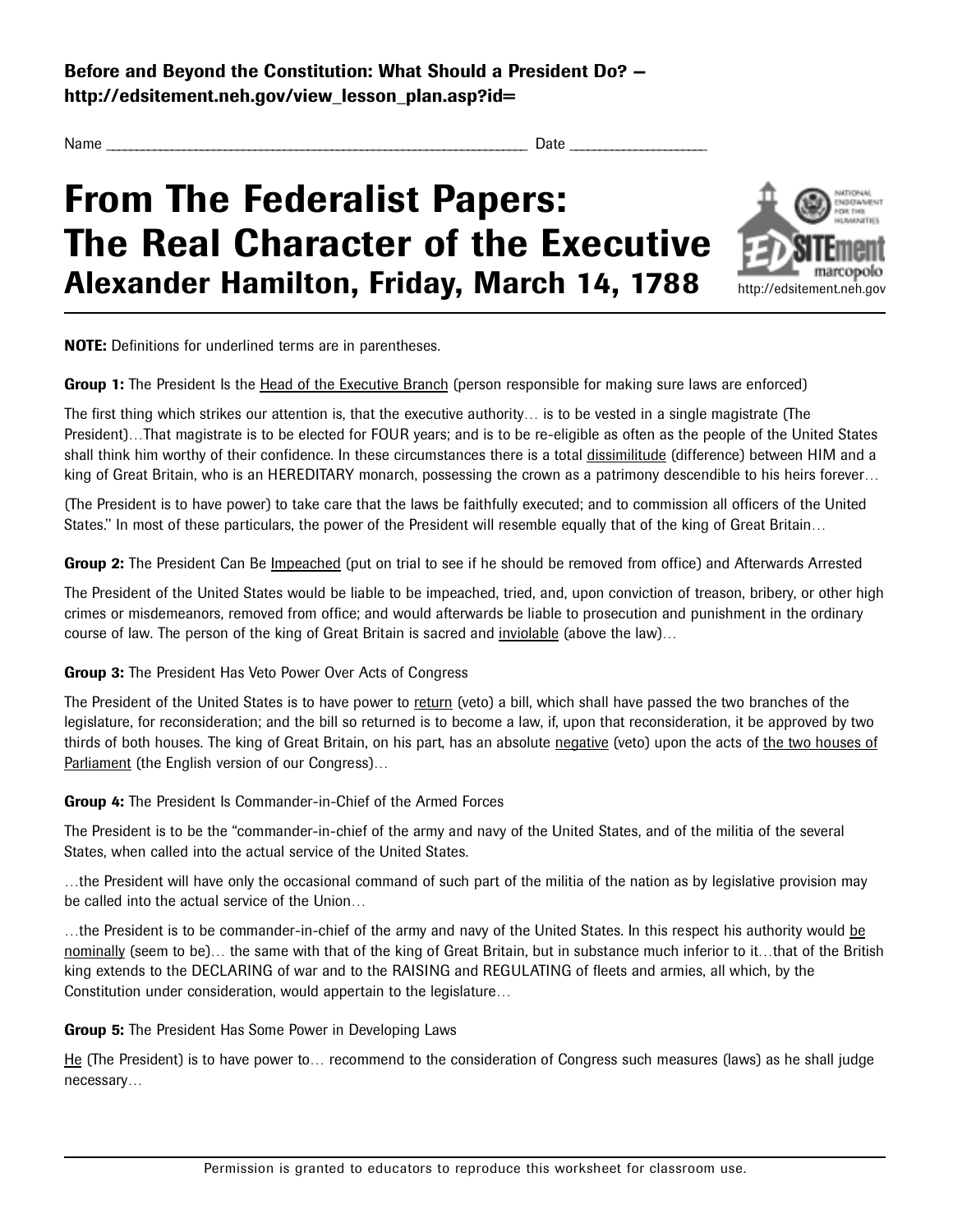to convene (call into a meeting), on extraordinary occasions, both houses of the legislature, or either of them, and, in case of disagreement between them WITH RESPECT TO THE TIME OF ADJOURNMENT (ending the meeting), to adjourn (end) them to such time as he shall think proper;

...the President can only adjourn the national legislature in the single case of disagreement about the time of adjournment. The British monarch may prorogue (call off until a later time) or even dissolve (to break up) the Parliament...

#### **Group 6:** The President Conducts Our Relations with Other Countries

The President is to have power, with the advice and consent of the Senate, to make treaties, provided two thirds of the senators present concur. The king of Great Britain is the sole and absolute representative of the nation in all foreign transactions. He can of his own accord make treaties of peace, commerce, alliance, and of every other description...

The President is also to be authorized to receive ambassadors and other public ministers...

#### **Group 7:** The President Nominates Candidates for Many Jobs in Our Government

The President is to nominate, and, WITH THE ADVICE AND CONSENT OF THE SENATE, to appoint ambassadors and other public ministers, judges of the Supreme Court, and in general all officers of the United States established by law, and whose appointments are not otherwise provided for by the Constitution. The king of Great Britain is emphatically and truly styled the fountain of honor. He not only appoints to all offices, but can create offices...